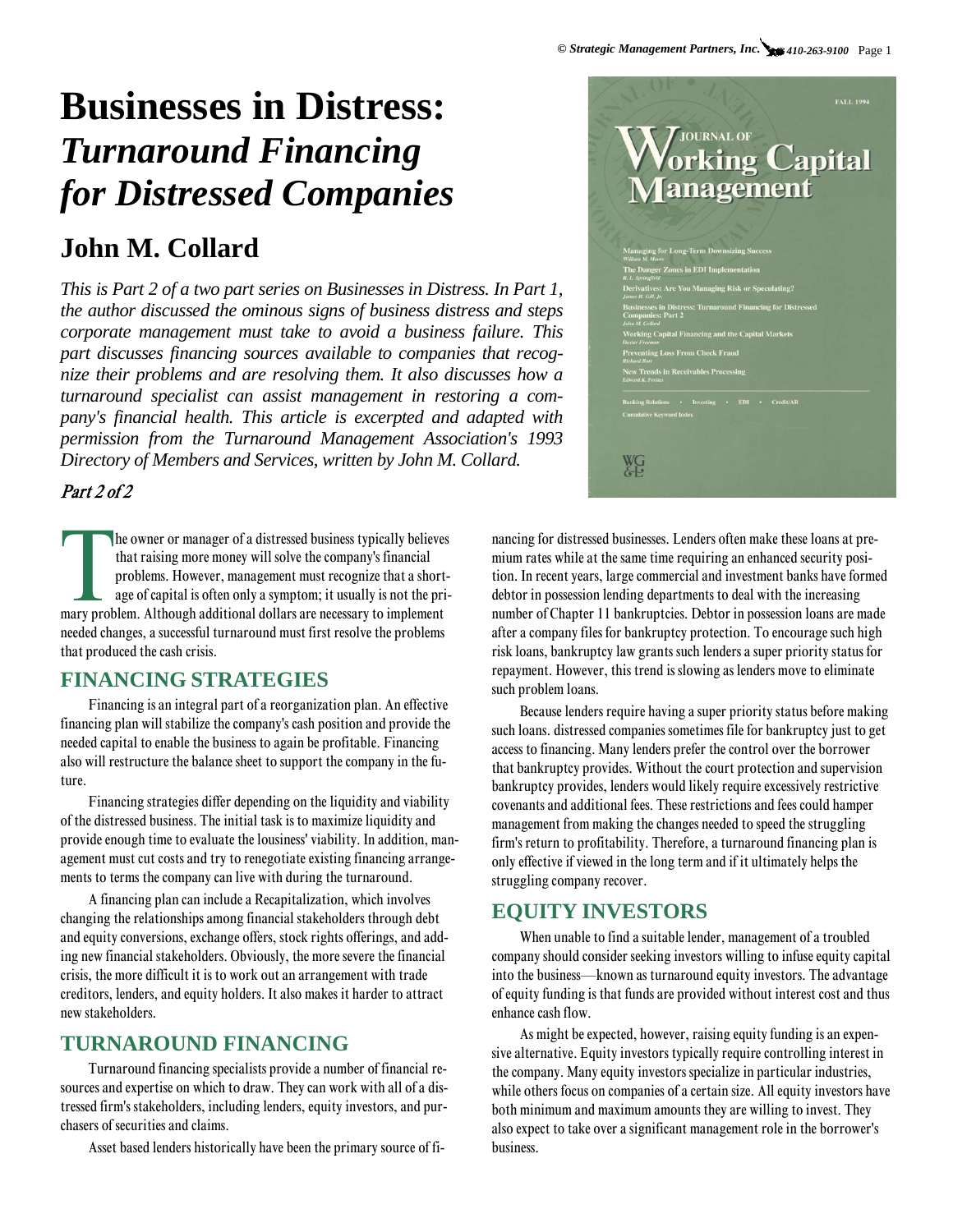#### **FINANCIAL vs STRATEGIC ASSISTANCE**

Since investors bring different capabilities to the table, management must determine whether financial or strategic assistance best meets the company's needs.

Financial investors often have turnaround management and bankruptcy experience and are able to assist management of a distressed firm through the complexities of reorganization. Investments are typically made at less than full value of the business's assets. Most financial investors are involved only at the board of directors level. However, some occasionally fill top management positions if necessary to protect their investment.

Some financial equity investors have funds committed and immediately available. Most, however, act as financial intermediaries who receive an equity position in the company as their compensation on completion of the investment. Such an investor acts as a liaison between the troubled company and its financing sources.

While intermediaries can access a wide variety of financing sources, management of a distressed firm should be alert to possible conflicts of interest. You should structure the engagement so that the turnaround specialist is paid only by you. This eliminates potential conflict of-interests that could arise when the specialist receives a "finder's fee" from a lender. If the intermediary stands to receive additional fees from potential lenders, management should be aware it. Such fees could prejudice the intermediary to recommend one financing source over another.

Some strategic equity investors focus on specific industries or geographic regions and generally provide specialized expertise along with their investment. These investors often acquire distressed companies to consolidate with other owned companies in the same business. Such investors also typically take over operating control of the acquired firm. For many distressed firms, whose financial condition continues to deteriorate, selling and giving up management control may be the only solution.

Whatever the source, a cash infusion from investors will give a distressed company more leverage in negotiating with creditors and lenders. Lenders look at the equity infusion as "extra protection" for their loans, thus making them more willing to modify loan agreements. Meanwhile, trade creditors may extend more favorable credit terms if they believe that an investor's cash infusion will increase their chances of eventually being paid in full.

Similarly, local governments may be more willing to provide tax concessions and financing if they believe such concessions will result in jobs saved, more taxes paid, and a business continuing to contribute to the local economy over a long run. Of equal importance, employees may more willingly consent to concessions if they believe that the company's survival is at stake, that their jobs are in jeopardy; and that they will play an integral role in the recovery.

#### **SECURITIES AND CLAIMS TRADING**

Growing numbers of investors search for opportunities to purchase securities and claims at significant discounts from financial stakeholders who prefer immediate liquidity rather than the uncertainty of recouping their investment over the long term. Such investors purchase the bankruptcy claims of the debtor's creditors. These creditors, often trade suppliers, did not enter the bankruptcy proceeding voluntarily and need the cash proceeds from their sales to the debtor. The original creditors typically are not equipped to handle the legal hardships of the bankruptcy process. In contrast, new investors believe that their investments will yield considerable returns upon the successful reorganization or liquidation of the distressed business.

Investing in bankrupt firms, also known as "trading claims,'' is one of the most significant bankruptcy legislative issues today. A growing number of bankruptcy judges and professionals are concerned that investors who are not creditors of a distressed company may inordinately influence bankruptcy pro-

*© Strategic Management Partners, Inc. 410-263-9100* Page 2 ceedings as a result of their investment. The problem is that most such investors have never provided, and are unlikely ever to supply, goods or credit to the bankrupt company. Instead, they view bankrupt companies solely as an investment opportunity. Consequently, these creditor investors are not as concerned about successfully reorganizing a company's operations, which is the fundamental policy consideration behind Chapter 11. Instead, these investors simply want to maximize the value of their investment. Having large numbers of such investors can undermine the spirit of Chapter 11 and corporate renewal.

Purchasers of securities and claims of financially troubled companies do not infuse capital directly into the business. Instead. they take over debt owed to a creditor. Nevertheless, such investors can have a tremendous impact on a firm's turnaround effort. As debt holders. such investors have a higher priority for repayment than do equity holders if the business was to be liquidated. Also as debt holders, such investors can participate in creditor's committees of firms operating under Chapter 11 protection. Membership in such a committee enables the investor to influence the firm's reorganization efforts.

#### **SEEKING PROFESSIONAL TURNAROUND ASSISTANCE**

Perhaps the most difficult problem with financial distress is that it involves managing No processes: the business and the trouble. Managing the abnormalities of business distress is not only time consuming, but requires a special set of skills. Compounding the problem is the fact that the owner or management of the troubled business often have never faced this kind of situation before. At the same time, they are reluctant to change. This is where the turnaround specialist comes into play. Like most business consultants, the turnaround specialist offers a new set of eyes, skills, and understanding of troubled situations to independently evaluate the company's circumstances.

A fundamental question a troubled business must answer early on is what type of turnaround specialist it needs. Turnaround specialists fall into two categories: interim managers and consultants.

Interim managers replace the CEO, take the decision making reins of a troubled business, and, hopefully, guide it through its troubled waters to safety; In contrast, turnaround consultants advise existing management, sometimes working with the same management that led the company into trouble. Many times the consultant's role is to try to force managers to make decisions. Management's unwillingness to make decisions in the first place is what often leads many companies into distress.

Many troubled businesses lean toward a consultant initially because they are unwilling to turn over operations to a newcomer. Consultants advise, they don't make decisions. However, being willing to accept an interim outside general manager may be exactly the strong medicine necessary to nurse a business back to health.

Another issue to consider is whether to hire a generalist or an expert in a particular business segment. Most managers of troubled businesses believe their problem to be unique, requiring an industry expert rather than an experienced general manager. Realistically, however, what the company needs will depend on a number of factors, including degree of financial hardship, its industry, and problems underlying the financial difficulties.

Keep in mind, however, that industry knowledge is not the same as turnaround management knowledge. Despite his initial unfamiliarity with the technical aspects of the company, a turnaround specialist often can bring a company back drawing primarily on turnaround talents.

Some turnaround specialists concentrate on varying stages of a business' decline. Some practitioners work with clients in or on the edge of bankruptcy, while others concentrate only on those who are fortunate enough to seek help early on, before the crisis is out of control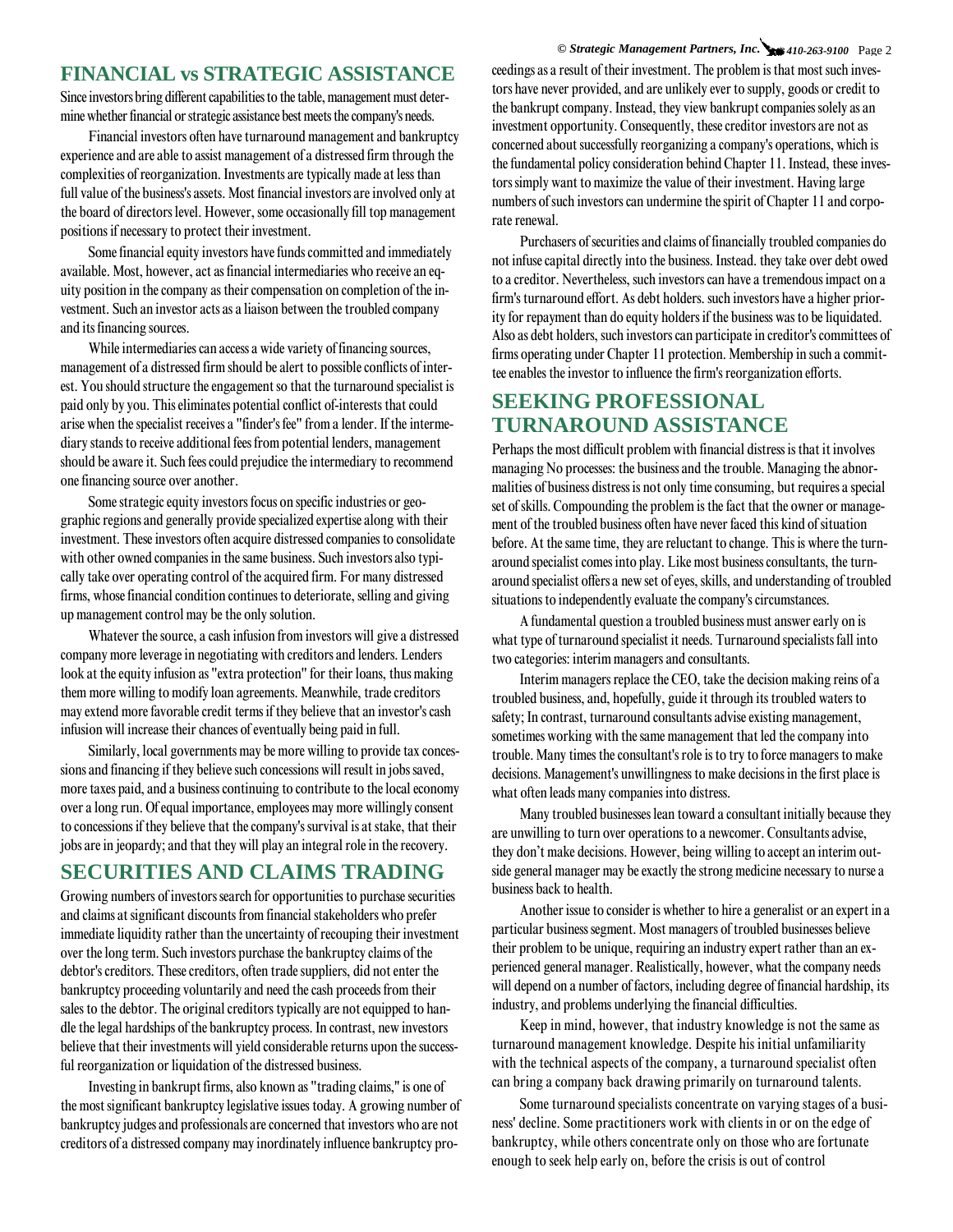The turnaround management industry has been growing through the years partly owing to the changes in the bankruptcy laws. Pioneers executed a flurry of successful turnarounds in the late 1980s demonstrating that the profession provides a viable means of restoring troubled businesses to financial health and preserving value.

Because of the success of early turnaround consultants, the number of practitioners has increased along with the number of related support services. For example, banks now have special workout departments and some have separate operations for lending to Chapter 11 companies. Many investment firms stand prepared to purchase distressed companies. Meanwhile, consulting and accounting firms now train turnaround specialists. At the same time, law firms are changing the names of the "bankruptcy" departments to "reorganization" departments.

#### **SELECTING A TURNAROUND SPECIALIST**

Despite the pressure that management of a distressed firm faces, it needs to be careful and deliberate when selecting a turnaround specialist. Following are some suggestions to help you make the best selection:

- $\Rightarrow$  **Be cautious and deliberate.** Retaining a turnaround specialist is like having a heart transplant, few would undergo the operation without concern. But just as a heart transplant is necessary to save the patient's life, a corporate turnaround consultant often is what is needed to keep a business alive. Like doctors, turnaround specialists use their years of experience to hone the skills that enable them to successfully restore corporations to health.
- $\Rightarrow$  Do your homework before interviewing a turnaround specialist. You should obtain resumes and check references before an interview. You also should interview several candidates before deciding. Weigh what the turnaround specialist offers against what is realistically achievable. You also should contact your attorney, CPA, banker, and other financial advisors for their opinions and advice. You might also ask if the consultant has earned the certified turnaround professional designation from the Turnaround Management Association.
- When interviewing your turnaround specialist. answer his questions. Help him find the answers, and above all, listen. Owners and management must work as partners with the turnaround specialist. You should adopt an attitude of wanting to learn all you can so chat you be ready to run the business more effectively after the turnaround specialist completes his engagement.
- $\Rightarrow$  Ask about the turnaround team and its work schedule. Meet in advance with the entire team, especially those who will work on company premises. Have a clear understanding of what the turnaround specialist will handle himself and what he will delegate to others.
- $\Rightarrow$  Assess the chemistry among management, employees, and the turnaround team. Maintaining a good chemistry among management, employees, and the turnaround team is critical to your company's recovery Look at character and personality of the turnaround manager, rather than his firm's reputation. A firm's reputation won't turn your company around, but a talented and charismatic turnaround manager might.
- $\Rightarrow$  Learn about the turnaround specialist s relationship with your lender, other potential lenders, trade creditors, and alternate suppliers. Make sure the specialist is credible. One resource every turnaround specialist should bring to an engagement is access to credit. However, you should not expect a new lender to be more lenient. In contrast, because of the increased risk of lending to a troubled firm, a new lender likely will impose stricter covenants and additional restrictions. The lender also will charge significantly higher fees and monitor

*© Strategic Management Partners, Inc. 410-263-9100* Page 3 the loan much more closely. Therefore, if credibility can be re established, your "old" bank may be the company's best source of new money.

 $\implies$  **Obtain a written proposal.** The proposal should report the turnaround specialist's initial findings, quantifiable results that you and your staff expect, and the level of company staff the support the specialist expects. The proposal also should include a timetable for completing various phases of the turnaround and who will be assigned to the engagement. It also should report how much time the turnaround specialist expects to commit to the engagement and whether the turnaround specialist will participate in implementing the plan.

In addition, the proposal should indicate the point at which the specialist will withdraw from the engagement, a complete fee structure and payment timetable, and manner in which the specialist will assist in whatever management changes are necessary. Finally, insist on a written engagement agreement before the specialist begins work.

- $\Rightarrow$  Ask for periodic reports from the specialist. These reports should be concise and timely. Requiring such reports forces the turnaround specialist to organize his thoughts and review what has happened during the reporting period. Preparing such reports should not add significantly to the time required for the specialist to complete his assignment.
- $\Rightarrow$  Involve your staff in evaluating the turnaround specialist's performance. Share those evaluations with the turnaround specialist.
- $\Rightarrow$  Demand and expect confidentiality from, and accessibility to, the turnaround specialist. Though the turnaround specialist must be brutally honest with his client, he must also present his client in the best light possible to those outside the business. And, given precarious circumstances, the company management must have free access to the turnaround specialist.
- $\Rightarrow$  Do not be fooled by unemployed financing managers claiming to be turnaround specialists. Be cautious if yours will be one of the specialist's first assignments. You may find that your specialist is merely networking to find a new job. Having a certified turnaround professional CTP designation will tell you that your specialist indeed has the skills to make a difference in your company.

# **HOW THE TURNAROUND SPECIALIST OPERATES**

The turnaround specialist must work with management to answer questions that management has probably never asked itself, including:

- What is the purpose of this business?
- Should it be saved? If so, why? and,
- Are those reasons valid?

The turnaround specialist must gather. evaluate, and analyze information quickly so the distressed business can openly and honestly address those initial questions. That process focuses on the following issues:

- Is the business viable?
- Is there a core business that can be saved and be the source for the emerging business?
- Is there sufficient source of cash to fuel the company through recovery?
- Is current management capable of leading the company?

The turnaround specialist should discuss these questions with his client. If the answer to any of the above questions is "No," the company needs to reexamine the parameters of the engagement. Should the firm still engage a turnaround specialist? What kind of plan does the firm need to otherwise minimize losses and maximize the value of the business for the benefit of the client?